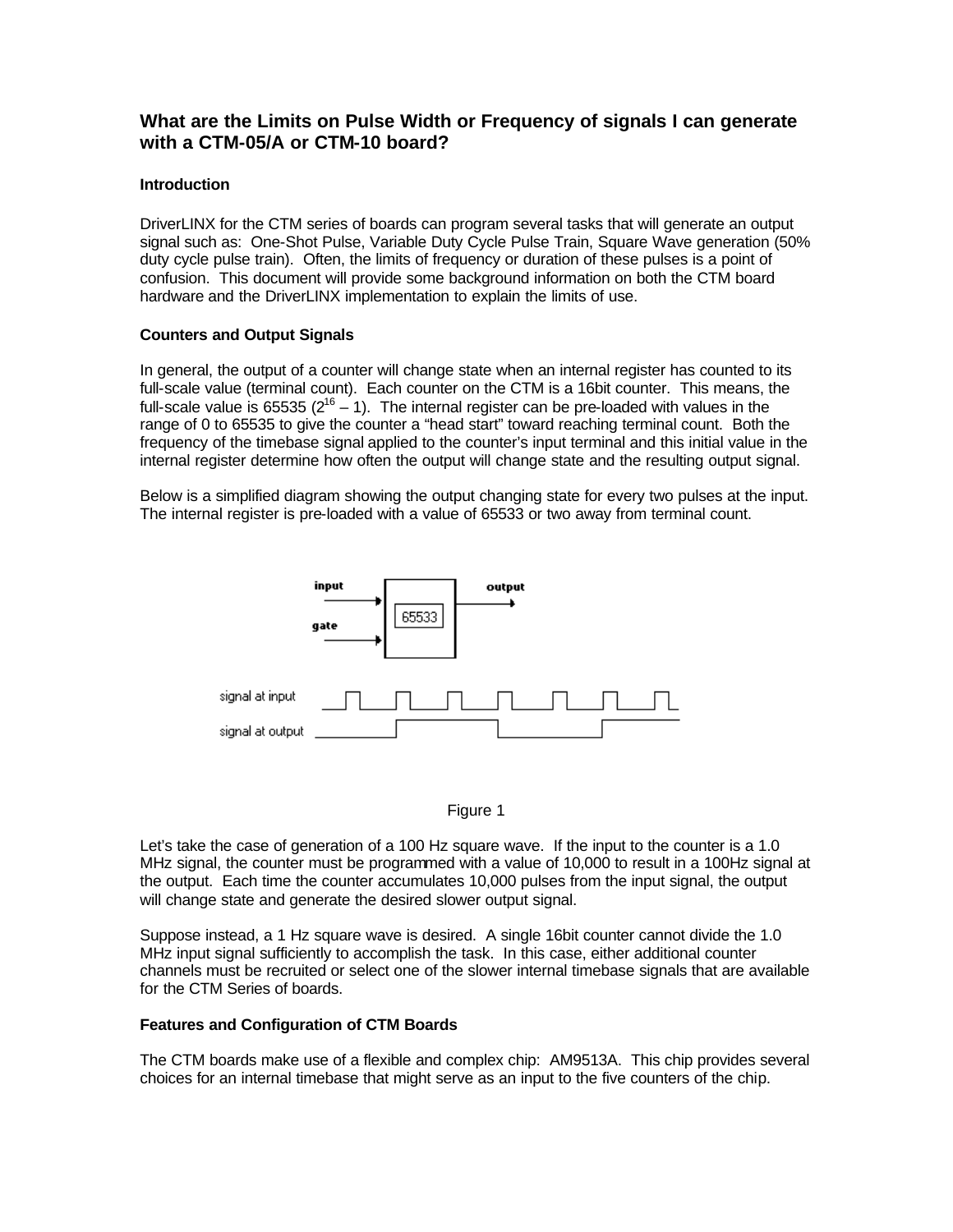The CTM boards from Keithley make use of a 10MHz crystal, however, this signal is divided before it is presented to any of the counters.

This 10MHz signal is reduced to either a 1.0 MHz or a 5.0 MHz signal. The setting in the DriverLINX Configuration Panel controls which one of these is in use by the board/driver. Figure 2 below shows the 1.0 MHz selection. Use the drop down to select the 5.0 MHz setting instead. A reboot after exiting the DriverLINX Configuration Panel is required for a change of setting to take effect.

| <b>Configure DriverLINX Device</b>                       |  |
|----------------------------------------------------------|--|
| Counter/Timer<br>Device   Digital Input   Digital Output |  |
| Interrupt: $\boxed{IBQ}$ 4*<br>Resolution:<br>1.0 MHz    |  |
|                                                          |  |
|                                                          |  |
|                                                          |  |
| OΚ<br>Cancel<br>Help                                     |  |

Figure 2

The CTM boards (AM9513A chip) also feature a programmable divider that can further reduce the 1.0 MHz or 5.0 MHz signal before it is applied to the input of a counter. This programmable divider makes available 4 additional timebase frequencies derived from the core 1.0 MHz or 5.0 MHz selection. Appendix D of the *CTM-10 and CTM-05/A User's Guide* contains more information on this Crystal Oscillator Scaler (MM15 of the AM9513A chip's Master Mode Register).

The divider can make use of BCD or Binary division (divide by 10 or by 16). Figure 3 is a screen shot of the dialog presented when the 'Special' button of the DriverLINX Configuration Panel is pushed. The radio buttons control whether Binary or BCD division will be used to further reduce the selected timebase resolution from the 'Counter/Timer' tab.